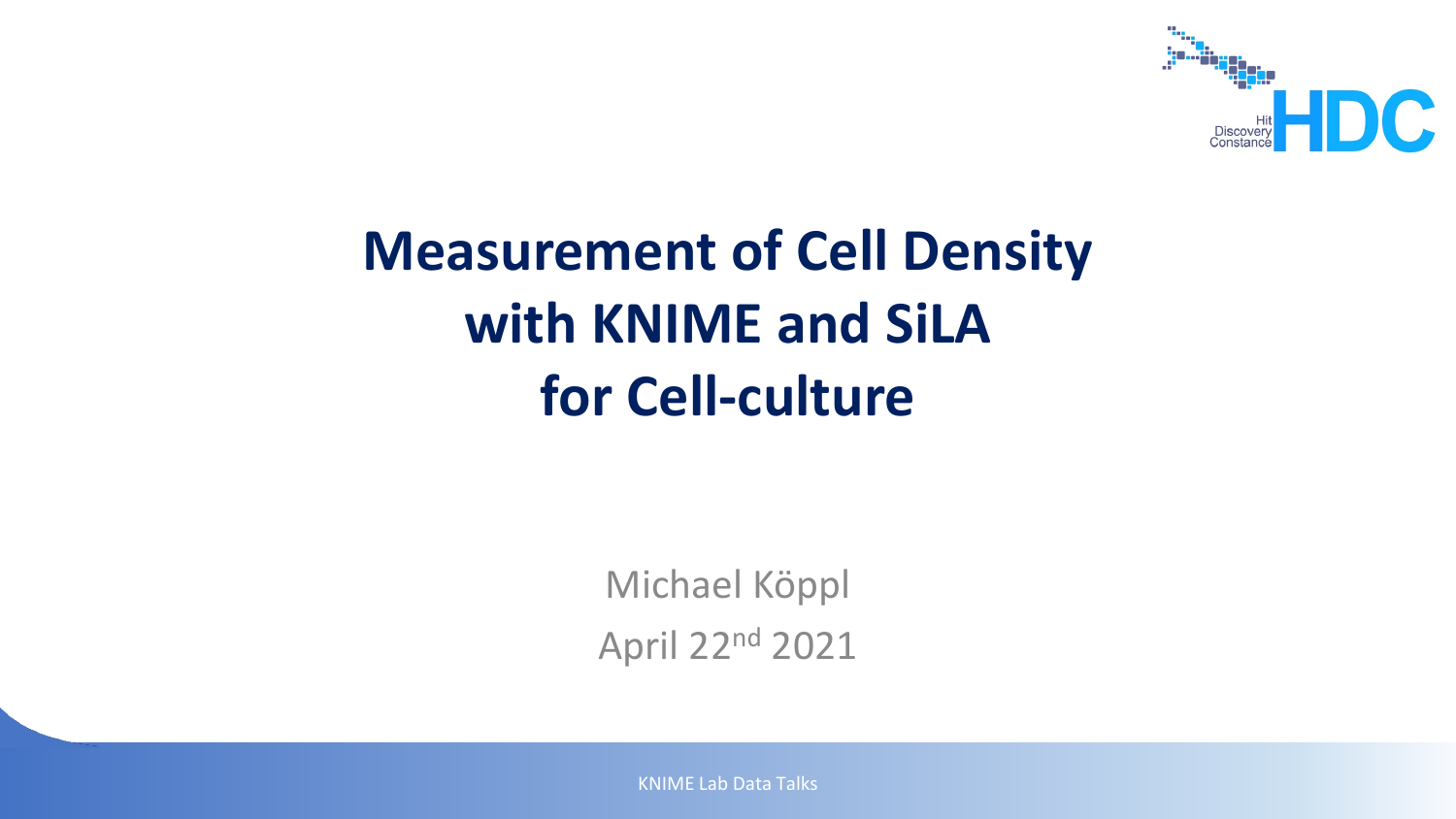### **SiLA and KNIME – Join Forces to Break the Chain**

**SilA** Rapid Integration

Open source standard for data exchange and device control in the laboratory



Analyze and process data with an abundance of nodes in the KNIME ecosystem



Use SiLA to connect KNIME to lab-data and -processes



Emancipation of Laboratory IT: Laboratory hard- and software has to be as easily combinable as consumer electronics !

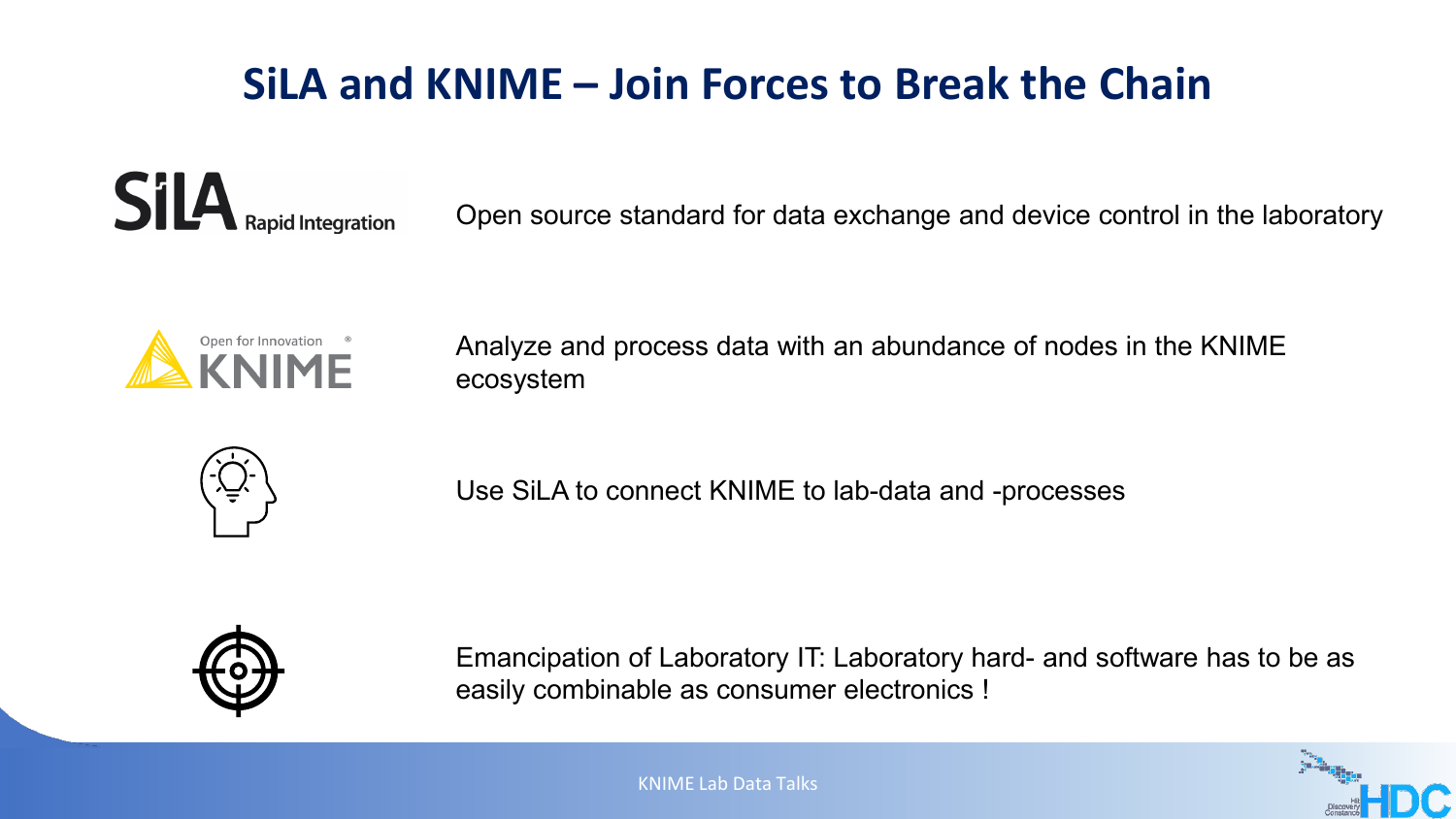### **Experimental Cycle - Lab Automation**

#### • Lab • csv, TIFF, devices XML ri II Measure Get Data **Alli**  $\blacksquare$ Improve Analyze • Decide Excel, R, Grahpad, ImageJ,...

**'Manual' Toolchains**

- **+ Flexibility**
- **+ Invest costs**
- **- Slow**
- **Error prone**

#### 1. Start Measurement

- 2. Get result data from device
- 3. (Convert data) and load in analysis software
- 4. Decide parameters for next experiment

#### **Fully Integrated Systems**



- **+ Speed**
- **+ Quality**
- **Flexibility**
- **Invest costs**

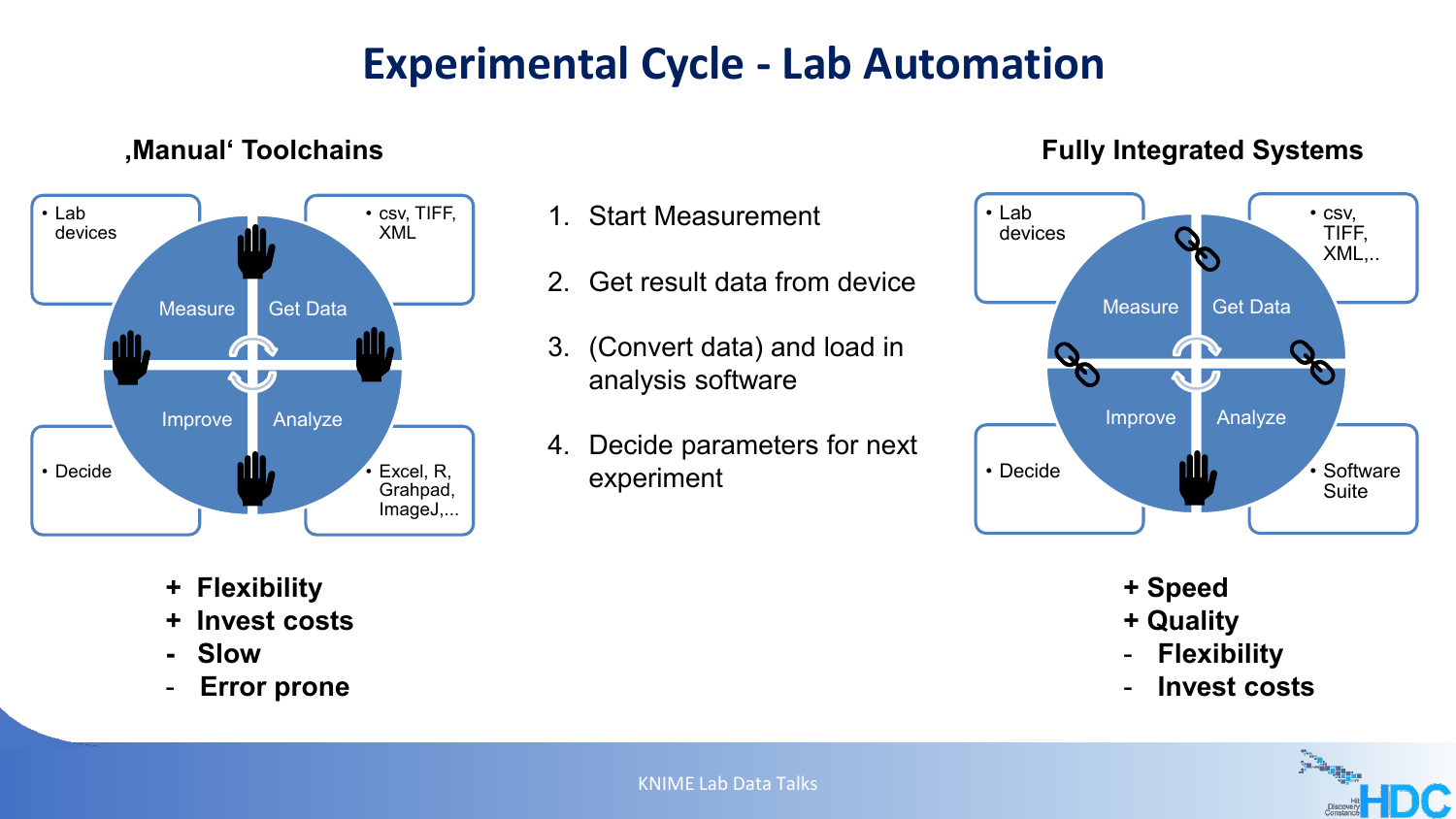#### **Weave Your Own System**

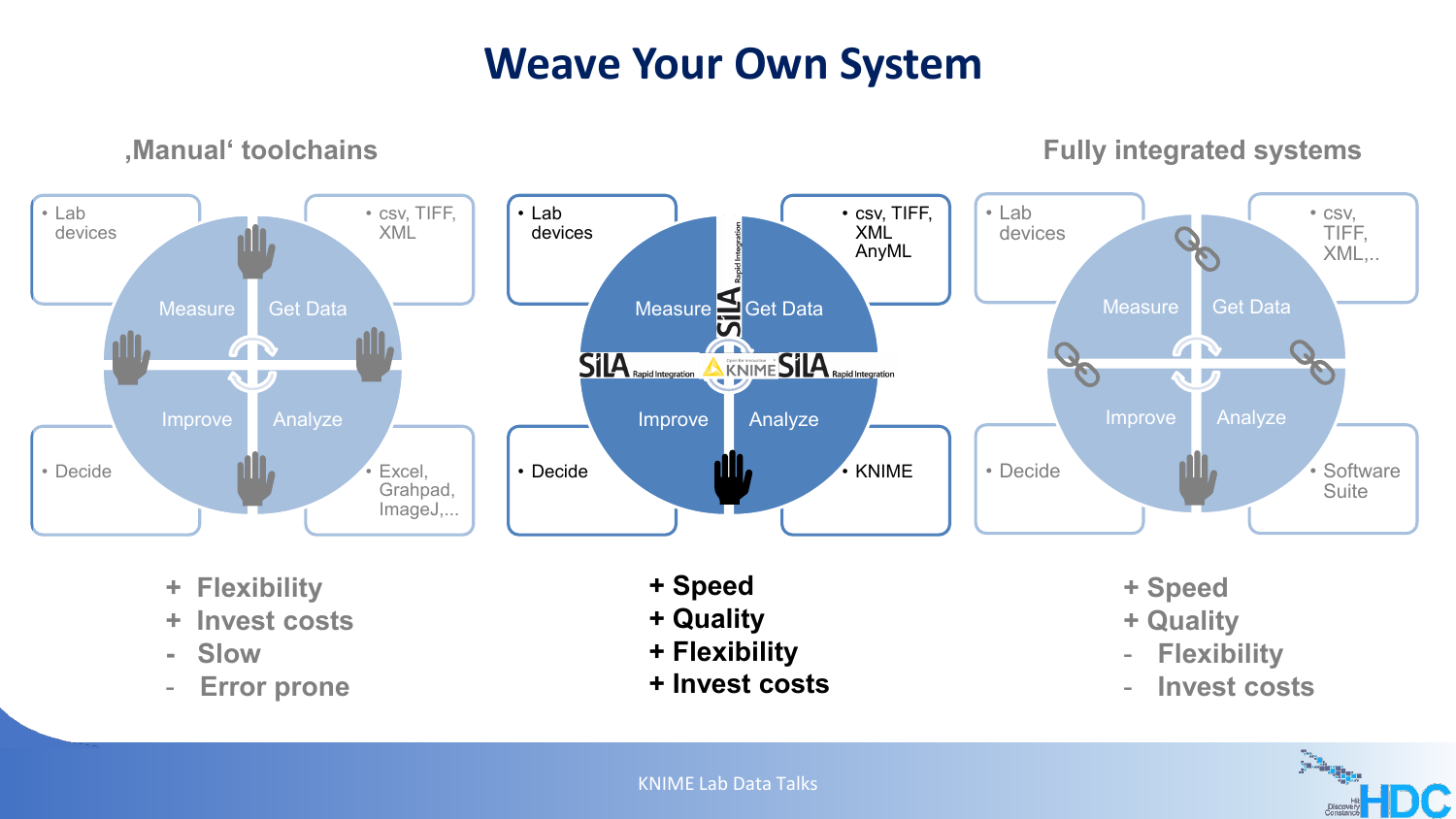### **Determination of Cell Density – Counting Nuclei**

Cell density is a relevant parameter in cell-based biological assays and is either determined by eye or via specialized cell-counting devices.

We show how SiLA can be used to connect microscope data to KNIME, enabling the evaluation of cell density via KNIMEs Image analysis nodes.

- 1. Microscope Images are sent to a KNIME workflow over a SiLA 'connector' (a SiLA Server)
- 2. KNIME receives the images over SiLA, counts the nuclei and reports this value back over SiLA
- 3. The SiLA connector can control further processes in the lab either directly or via a Lab automation software like Green Button Go, depending if the cell density is in the expected limits or not

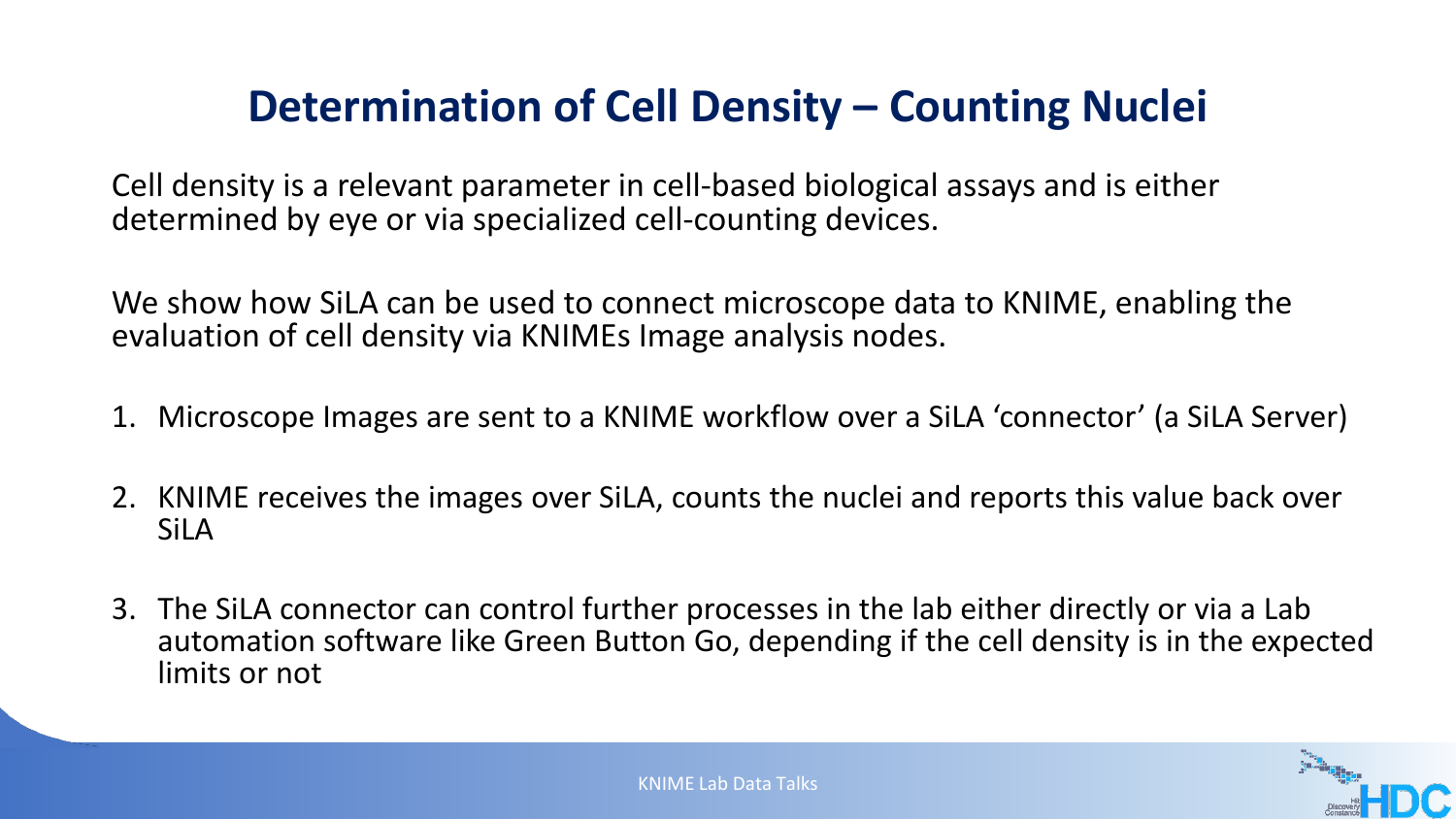#### **Find and Count Cell Nuclei in Microscope Images**



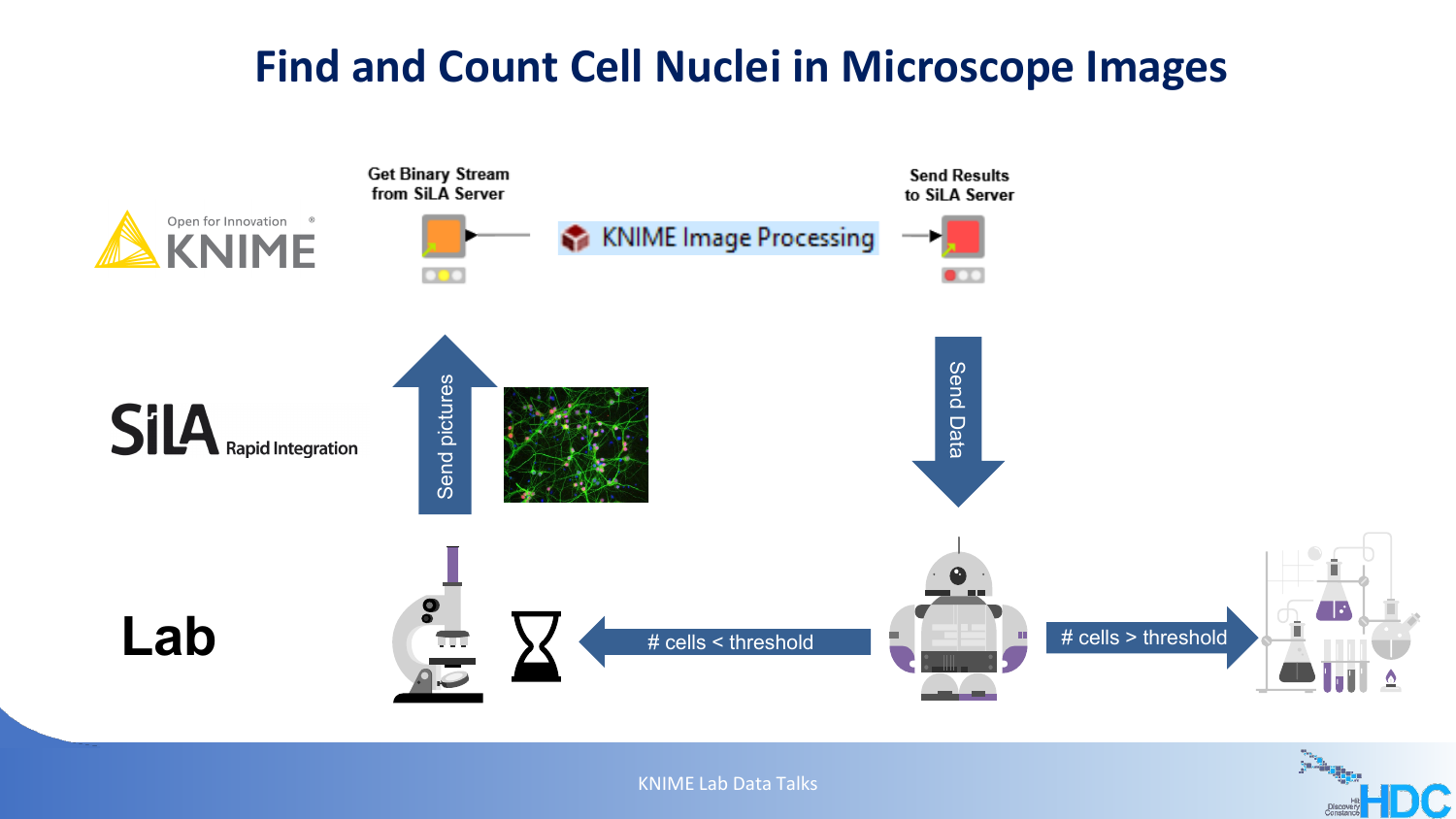#### **Behind the Scenes**



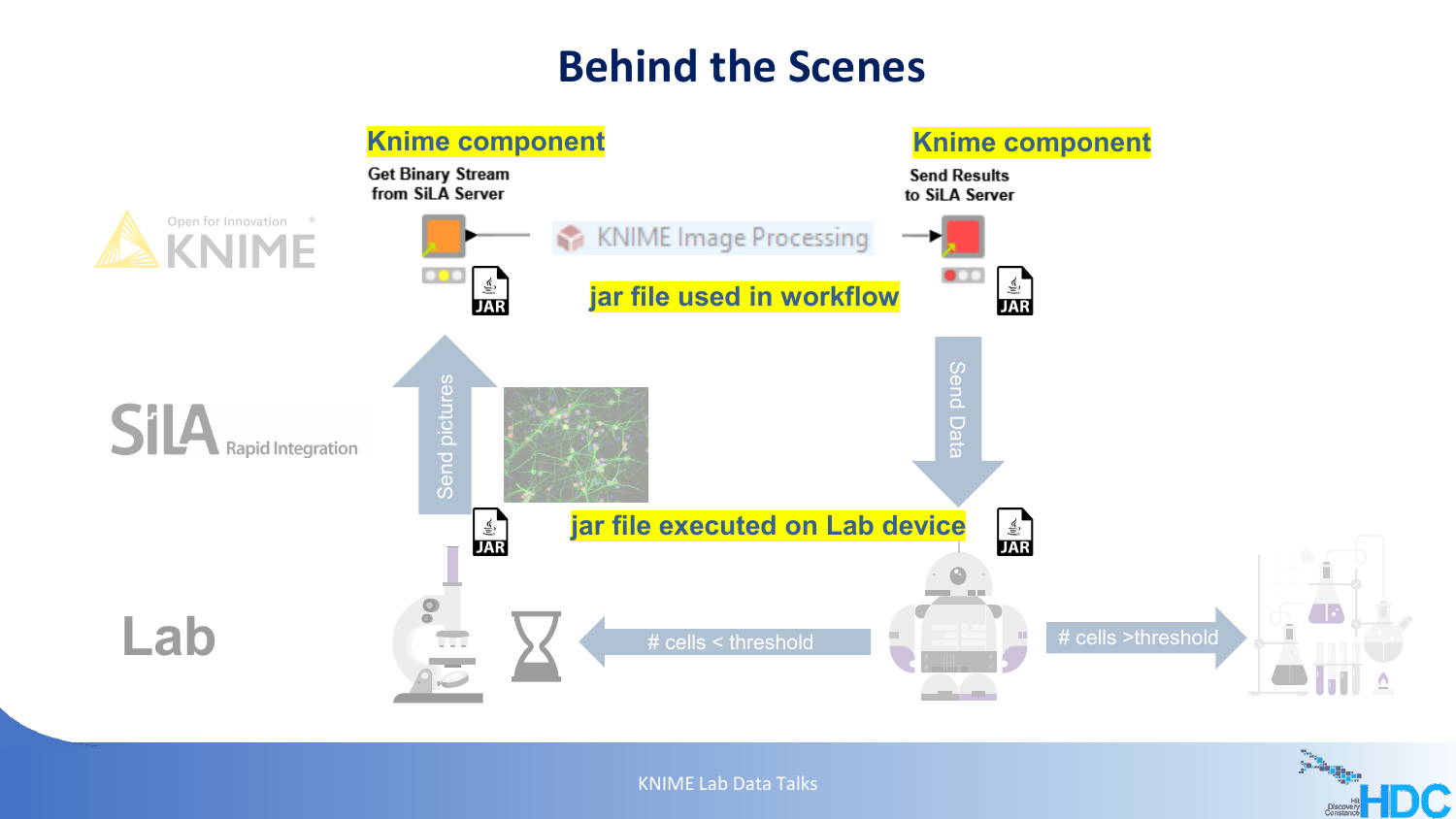#### **Workflow to Count Nuclei – Live Demo**



**Get the all you need on the KNIME Hub (Workflow, Example Pictures, SiLA Server jar file)**

[https://hub.knime.com/knime/spaces/Life%20Sciences/latest/Laboratory%20Data/SiLA%20Prototype/SiLA\\_Images~fg\\_6DabVKidCjelS](https://hub.knime.com/knime/spaces/Life%20Sciences/latest/Laboratory%20Data/SiLA%20Prototype/SiLA_Images%7Efg_6DabVKidCjelS)